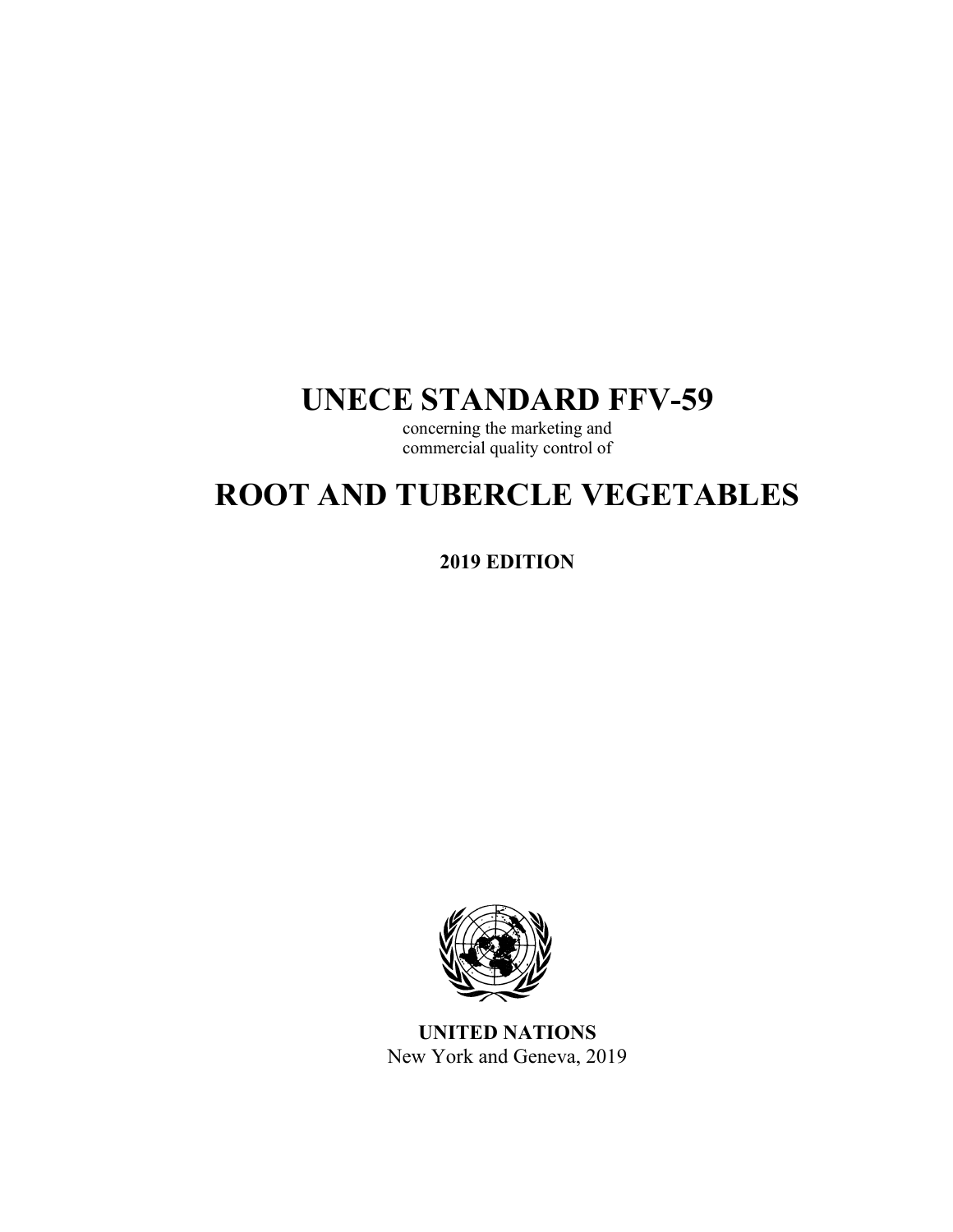#### **NOTE**

#### **Working Party on Agricultural Quality Standards**

The commercial quality standards developed by the Working Party on Agricultural Quality Standards of the United Nations Economic Commission for Europe (UNECE) help facilitate international trade, encourage highquality production, improve profitability and protect consumer interests. UNECE standards are used by governments, producers, traders, importers and exporters, and other international organizations. They cover a wide range of agricultural products, including fresh fruit and vegetables, dry and dried produce, seed potatoes, meat, cut flowers, eggs and egg products.

Any member of the United Nations can participate, on an equal footing, in the activities of the Working Party. For more information on agricultural standards, please visit our website <www.unece.org/trade/agr>.

The present Standard for Root and Tubercle Vegetables is based on document ECE/CTCS/WP.7/2019/11, reviewed and adopted by the Working Party at its seventy-fifth session.

Aligned with the Standard Layout (2017)

The designations employed and the presentation of the material in this publication do not imply the expression of any opinion whatsoever on the part of the United Nations Secretariat concerning the legal status of any country, territory, city or area or of its authorities, or concerning the delimitation of its frontiers or boundaries. Mention of company names or commercial products does not imply endorsement by the United Nations.

All material may be freely quoted or reprinted, but acknowledgement is requested.

Please contact the following address with any comments or enquiries:

Agricultural Standards Unit Economic Cooperation and Trade Division United Nations Economic Commission for Europe Palais des Nations CH-1211 Geneva 10, Switzerland E-mail: agristandards@unece.org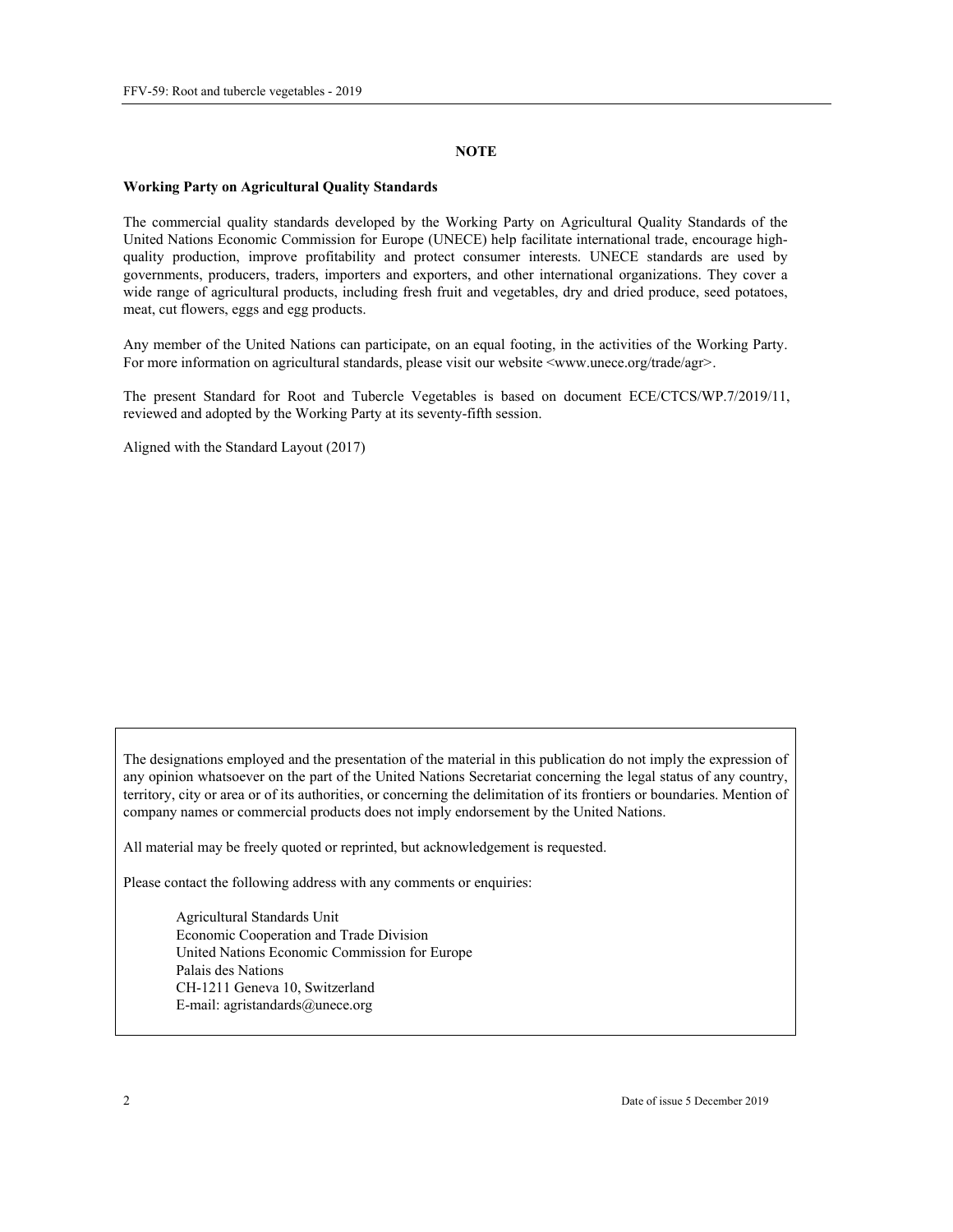# **UNECE Standard FFV-59 concerning the marketing and commercial quality control of root and tubercle vegetables**

# **I. Definition of produce**

This standard applies to root and tubercle vegetables of varieties (cultivars) grown from the following species to be supplied fresh to the consumer, root and tubercle vegetables for industrial processing being excluded:

- beetroot (*Beta vulgaris* L. subsp. *vulgaris* Conditiva Group)
- celeriac (*Apium graveolens* var. *rapaceum* (Mill.) Gaudin)
- Hamburg parsley (*Petroselinum crispum* var. *tuberosum* (Bernh.) Mart. Crov.)
- horse-radish (*Armoracia rusticana* G. Gaertn., B. Mey. et Scherb.)
- kohlrabi, cabbage turnip (*Brassica olearacea* var. *gongylodes* L.)
- parsnip (*Pastinaca sativa* L. subsp. *sativa*)
- radish (*Raphanus sativus* L. Radicula Group)
- radish (*Raphanus sativus* Chinensis Group and Longipinnatus Group)
- salsify (*Tragopogon porrifolius* L. subsp. *porrifolius*)
- scorzonera (*Scorzonera hispanica* L.)
- swede (*Brassica napus* L. Napobrassica Group)
- turnip (*Brassica rapa* L. Rapa Group)
- turnip-rooted chervil or bulbous chervil (*Chaerophyllum bulbosum* L.)
- root chicory (*Cichorium intybus* L. Sativum Group).

### **II. Provisions concerning quality**

The purpose of the standard is to define the quality requirements for root and tubercle vegetables after preparation and packaging.

However, if applied at stages following export, products may show in relation to the requirements of the standard:

- a slight lack of freshness and turgidity
- a slight deterioration due to their development and their tendency to perish.

The holder/seller of products may not display such products or offer them for sale, or deliver or market them in any manner other than in conformity with this standard. The holder/seller shall be responsible for observing such conformity.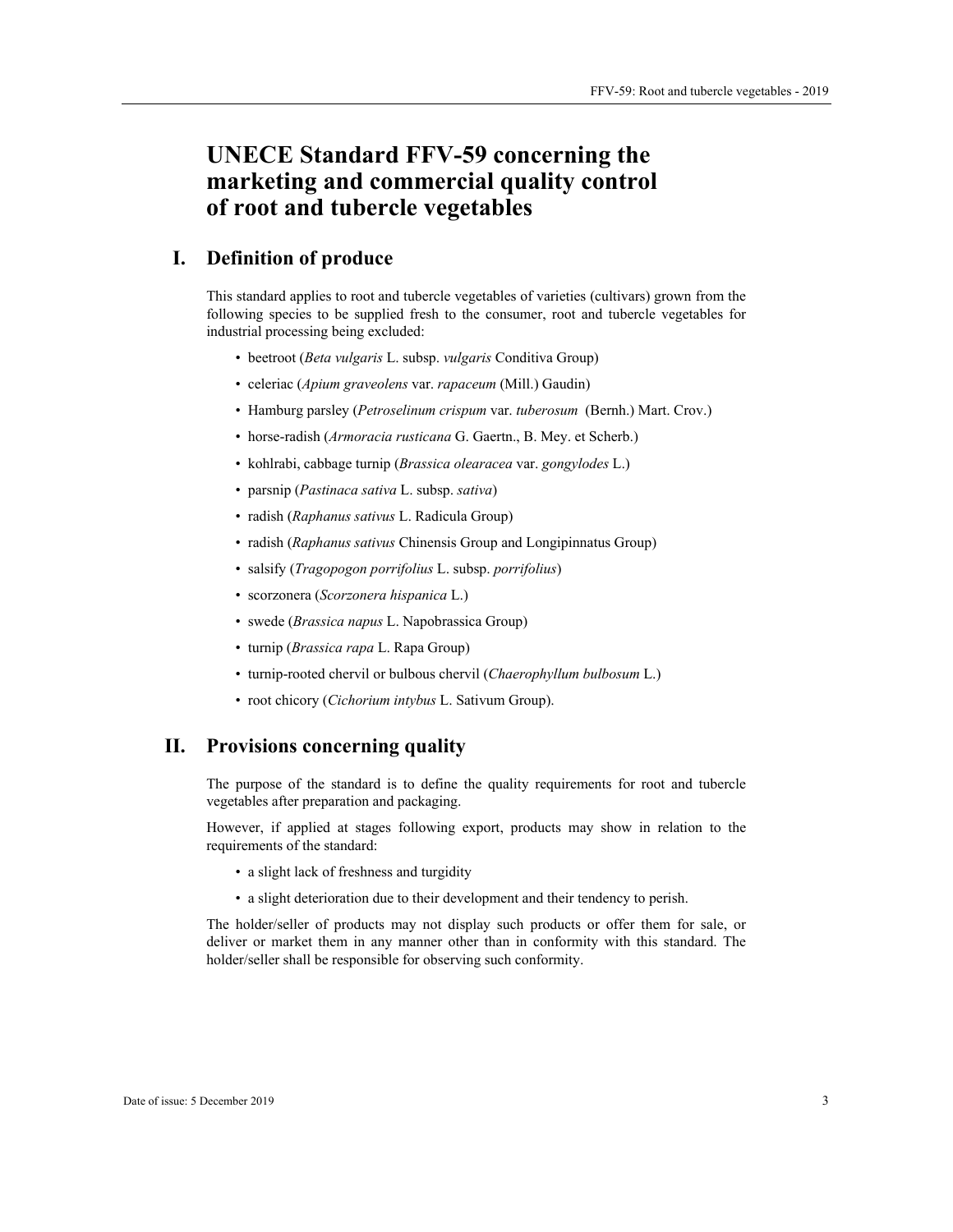#### **A. Minimum requirements**

In all classes, subject to the special provisions for each class and the tolerances allowed, the root and tubercle vegetables must be:

- intact; the product-specific presentation without tip and/or lateral roots is not regarded as a defect provided the cut is clean; in any case fractured roots are excluded
- sound; produce affected by rotting or deterioration such as to make it unfit for consumption is excluded
- clean, this means
	- practically free of any visible foreign matter, in case of washed roots
	- practically free of serious dirt and impurities, in case of unwashed roots
- practically free from pests
- practically free from damage caused by pests
- fresh in appearance and firm
- free of discoloration of the flesh such as grey or black streaks
- not forked
- free of secondary root growth
- not hollow
- not woody, fibrous or spongy
- free of abnormal external moisture
- free of any foreign smell and/or taste.

In case of produce presented with leaves, the leaves must be sound, fresh and clean.

In case of produce presented without leaves, the leaves must be neatly cut at the top of the root.

The development and condition of the root and tubercle vegetables must be such as to enable them:

- to withstand transportation and handling
- to arrive in satisfactory condition at the place of destination.

#### **B. Classification**

Root and tubercle vegetables are classified in two classes, as defined below:

 **(i) Class I** 

Root and tubercle vegetables in this class must be of good quality. They must be characteristic of the variety and/or commercial type.

The root and tubercle vegetables must be well formed.

The following slight defects, however, may be allowed, provided these do not affect the general appearance of the produce, the quality, the keeping quality and presentation in the package: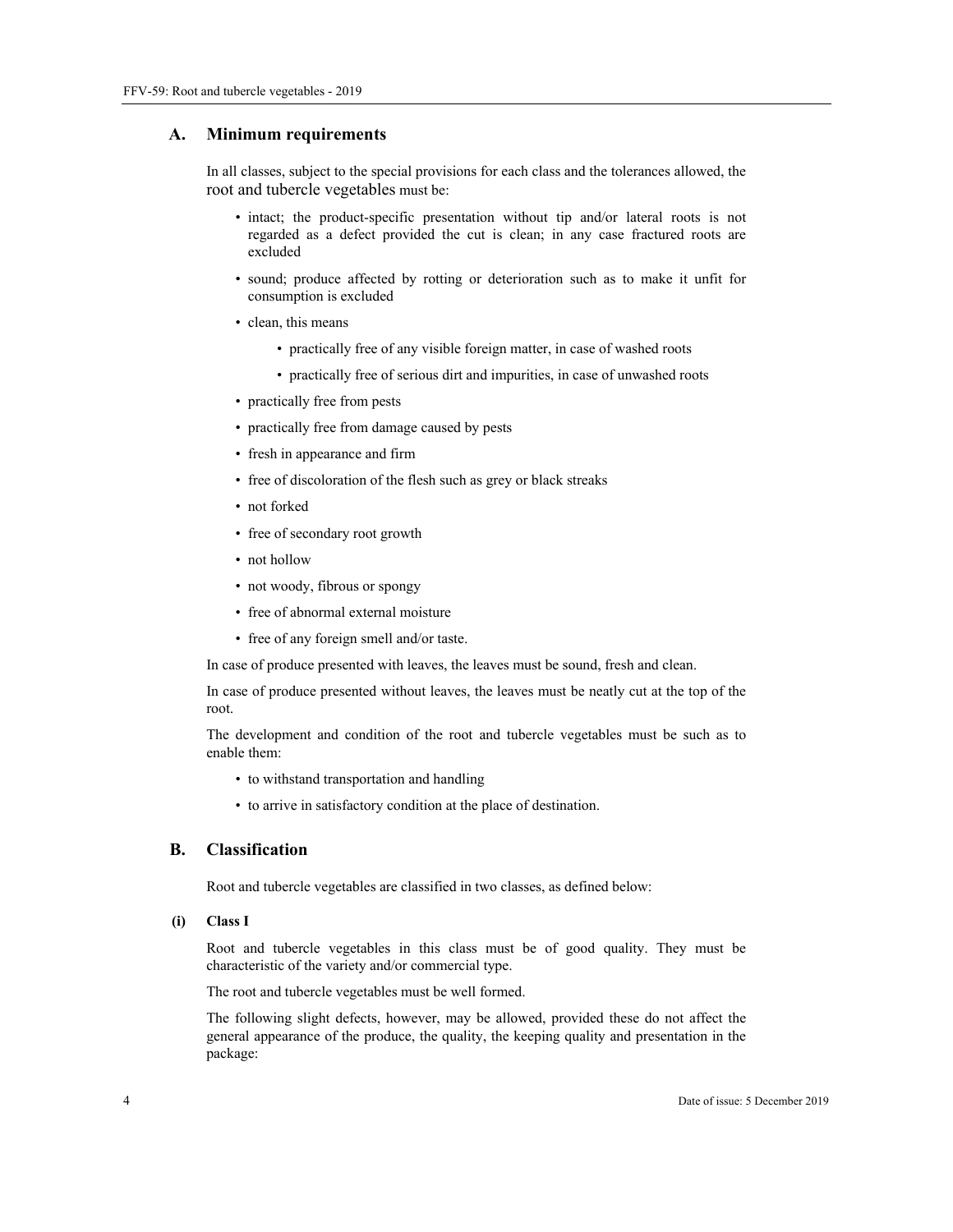- a slight defect in shape
- slight defects in colouring of the skin
- slight bruising and damage removable by normal peeling
- slight skin defects including slight healed cracks.

The flesh must be perfectly sound.

In case of produce presented with leaves, the leaves may be slightly damaged.

#### **(ii) Class II**

This class includes root and tubercle vegetables that do not qualify for inclusion in Class I but satisfy the minimum requirements specified above.

The following defects may be allowed, provided the root and tubercle vegetables retain their essential characteristics as regards the quality, the keeping quality and presentation:

- defects in shape
- defects in colouring of the skin
- bruising and damage removable by normal peeling
- healed cracks not reaching the core or in case of kohlrabi not more than 1 cm deep
- one fork (two tips).

The flesh must be free from major defects.

In case of produce presented with leaves, the leaves may be damaged, but must be free of progressive defects affecting the produce.

## **III. Provisions concerning sizing**

There is no sizing requirement for root and tubercle vegetables.

#### **IV. Provisions concerning tolerances**

At all marketing stages, quality tolerances shall be allowed in each lot for produce not satisfying the requirements of the class indicated.

#### **Quality tolerances**

#### **(i) Class I**

A total tolerance of 10 per cent, by number or weight, of root and tubercle vegetables not satisfying the requirements of the class but meeting those of Class II is allowed. Within this tolerance not more than 1 per cent in total may consist of produce neither satisfying the requirements of Class II quality nor the minimum requirements, or of produce affected by decay. An additional 10 per cent, by weight, of roots may be broken.

#### **(ii) Class II**

A total tolerance of 10 per cent, by number or weight, of root and tubercle vegetables satisfying neither the requirements of the class nor the minimum requirements is allowed.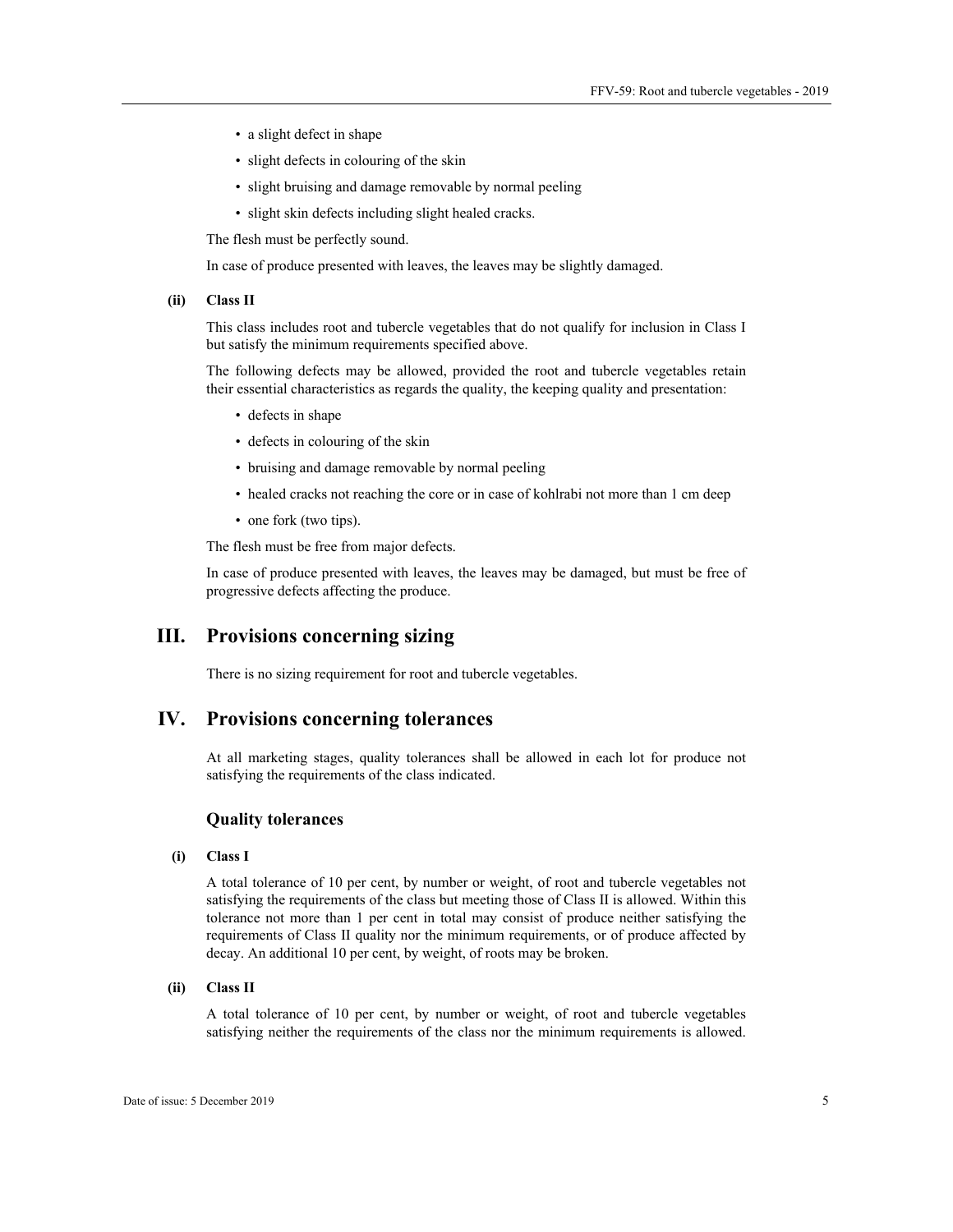Within this tolerance not more than 2 per cent in total may consist of produce affected by decay. An additional 25 per cent, by weight, of roots may be broken.

# **V. Provisions concerning presentation**

#### **A. Uniformity**

The contents of each package must be uniform and contain only root or tubercle vegetables of the same origin, variety or commercial type and quality.

Root and tubercle vegetables in Class I must be uniform in shape and colouring.

In case of presentation in bundles, the number of roots per bundle must be uniform within the package.

However, a mixture of root and tubercle vegetables of distinctly different species and/or different colours of the same species may be packed together in a sales package, provided they are uniform in quality and, for each species and/or colour concerned, in origin.

The visible part of the contents of the package must be representative of the entire contents.

#### **B. Packaging**

Root and tubercle vegetables must be packed in such a way as to protect the produce properly.

The materials used inside the package must be clean and of a quality such as to avoid causing any external or internal damage to the produce. The use of materials, particularly of paper or stamps bearing trade specifications, is allowed, provided the printing or labelling has been done with non-toxic ink or glue.

Stickers individually affixed to the produce shall be such that, when removed, they neither leave visible traces of glue nor lead to skin defects.

Packages must be free of all foreign matter.

# **VI. Provisions concerning marking**

Each package<sup>1</sup> must bear the following particulars, in letters grouped on the same side, legibly and indelibly marked, and visible from the outside:

#### **A. Identification**

Packer and/or dispatcher/exporter:

Name and physical address (e.g. street/city/region/postal code and, if different from the country of origin, the country) or a code mark officially recognized by the national authority<sup>2</sup> if the country applying such a system is listed in the UNECE database.

 $\overline{a}$ 

<sup>&</sup>lt;sup>1</sup> These marking provisions do not apply to sales packages presented in packages. However, they do apply to sales packages (pre-packages) presented individually. 2

<sup>&</sup>lt;sup>2</sup> The national legislation of a number of countries requires the explicit declaration of the name and